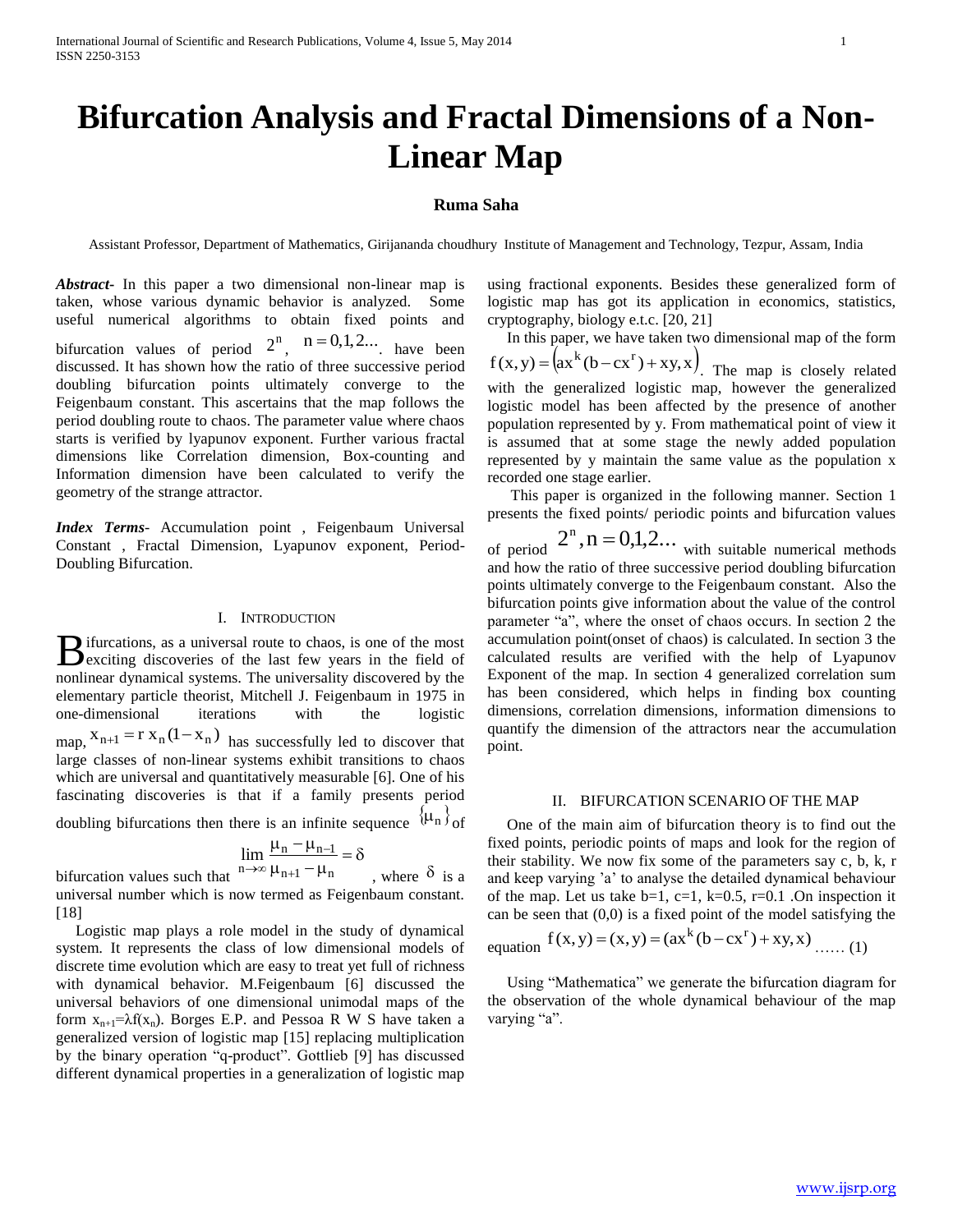

**Figure 1: The figure is generated using 100 points which are taken after iterating 5000 points of the map at every parameter value of 'a', and plotted the x coordinate of the point (x,y) vs'a'.**

 It is a visual summery of the succession of period doubling produced as the parameter increases. Initially the map has one stable fixed point up to certain value of the parameter "a". The bifurcation diagram nicely shows the forking of the periods of stable orbits from 1 to 2, then 2 to 4 etc. The interesting thing about the diagram is that as the periods go to infinity, still the parameter remains finite. For further investigation numerical procedure is adopted to get the bifurcation point, which may help to confirm chaos. From the diagram it has been clear that the map follows period doubling route to chaos as "a" is varied.

# A. Numerical Method for Obtaining Periodic Points

 There are so many highly developed numerical algorithms to find a periodic fixed point. But the Newton Recurrence formula is one of the best numerical methods with negligible error for our purpose. Moreover, it gives fast convergence of a periodic fixed point.

The Newton Recurrence formula is

 $\overline{x_{n+1}} = \overline{x_n} - Df(\overline{x_n})^{-1}f(\overline{x_n})$ , where n = 0, 1, 2,... and  $Df(\overline{x})$ is the Jacobian of the map f at the vector  $\bar{x} = (x_1, x_2)$ <sub>(say)</sub>. This map  $f(x, y)$  of equation (1) is equal to  $f^{k} - I$ , where k is the appropriate period. The Newton formula actually gives the zero(s) of a map, and to apply this numerical tool in the map one needs a number of recurrence formulae which are given below [4].

Let the initial point be  $(x_0, y_0)$  and let  $S(x, y) = ax^{k}(b - cx^{r}) + xy, T(x, y) = x$ ;

Proceeding in this manner the following recurrence formula Let

$$
A_0 = \frac{\partial S}{\partial x}\Big|_{(x_0, y_0)}, \qquad B_0 = \frac{\partial S}{\partial y}\Big|_{(x_0, y_0)}, \qquad C_0 = \frac{\partial T}{\partial x}\Big|_{(x_0, y_0)},
$$

$$
D_0 = \frac{\partial T}{\partial y}\Big|_{(x_0, y_0)}
$$

$$
\left(\frac{\partial S}{\partial x}\Big|_{(x_k, y_k)}\right) \frac{\partial S}{\partial x}\Big|_{(x_k, y_k)}\Big|_{(A_{k-1}, B_{k-1})}
$$

 $\left(\left.\partial x\right|_{(x_k,y_k)}\left.\partial y\right|_{(x_k,y_k)}\right)$ 

 $\partial$ 

 $k = |\sigma \Gamma|$   $\sigma \Gamma$   $|C_{k-1}$  D

y T

 $(x_k, y_k)$   $(y|_{(x_k, y_k)})$ 

 $k, y_k$ ,  $k \leftarrow (x_k, y_k)$ 

And

for all  $k \geq 1$ 

Since the fixed point of the map f is a zero of the map

 $\left(\left.\partial x\right|_{(x_k,y_k)}\right)$   $\partial$ 

 $A_k = \begin{bmatrix} x_{k,y_k} & & (x_k, y_k) \\ \infty & & \infty \end{bmatrix}$ 

L L

 $=$ 

 $\partial$  $\partial$ 

x T

$$
F(x,y) = f(x,y) - (x,y)
$$
, the Jacobian of  $F^{(k)}$  is given by

$$
J_{k} - I = \begin{pmatrix} A_{k} - 1 & B_{k} \\ C_{k} & D_{k} - 1 \end{pmatrix}
$$
  
\n
$$
(J_{k} - I)^{-1} = \frac{1}{\Delta} \begin{pmatrix} D_{k} - 1 & -B_{k} \\ -C_{k} & A_{k} - 1 \end{pmatrix}
$$
  
\nIts inverse is

 Where  $\Delta = (A_k - 1)(D_k - 1) - B_kC_k$ the Jacobian determinant. Therefore, Newton's method gives the following recurrence formula in order to yield a periodic point of  $F^k$  .

 $\overline{\phantom{a}}$  $\bigg)$ 

 $-1$   $v_{k-}$  $-1$   $\mathbf{D}_{k-}$  $_{k-1}$   $\boldsymbol{\nu}_{k-1}$  $_{k-1}$   $\mathbf{D}_{k-1}$ 

 $\overline{\phantom{a}}$  $\setminus$ 

 $\overline{\phantom{a}}$  $\overline{\phantom{a}}$  $\overline{\phantom{a}}$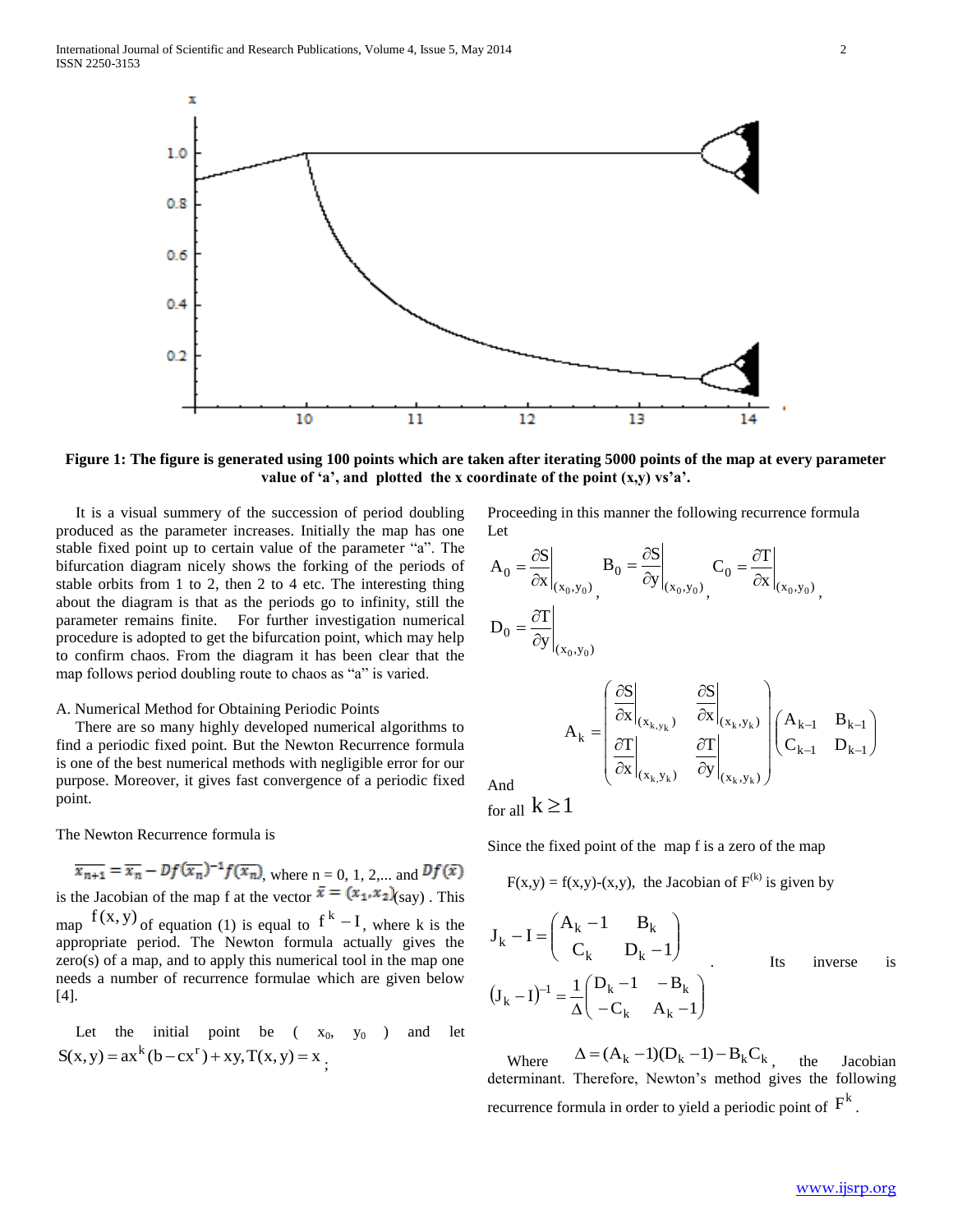International Journal of Scientific and Research Publications, Volume 4, Issue 5, May 2014 3 ISSN 2250-3153

$$
\mathbf{x}_{n+1} = \mathbf{x}_n - \frac{(\mathbf{D}_k - 1)(\mathbf{x}_n - \mathbf{x}_n) - \mathbf{B}_k(\mathbf{y}_n - \mathbf{y}_n)}{\Delta}
$$

$$
y_{n+1} = y_n - \frac{(-C_k)(x_n - x_n) + (A_k - 1)(y_n - y_n)}{\Delta}
$$

where  $F^k(\overline{x_n}) = (x_n, y_n)$ 

*B. Numerical techniques for finding bifurcation values*

Let  $(x_1, y_1)$ ,  $(x_2, y_2)$ ,....  $(x_k, y_k)$  be the periodic points of  $f(x, y)$  at  $a = a_{1}$ . Let  $\lambda_1, \lambda_2$  be the two eigen values of  $J_k$  at  $a_1$ 

### **Table 1: Bifurcation points**

| Sl No.                   | <b>Bifurcation Point</b> | One of the periodic points          |
|--------------------------|--------------------------|-------------------------------------|
|                          | 10.00000002667134        | {0.99999999157105,0.99999999157105} |
| 22.2                     | 13.56082195269039        | {0.10953839723577,1.00000000000000} |
| 3                        | 13.86566899263189        | {0.17062836281848,0.92065506432418} |
| 4                        | 13.92882843160121        | {0.14713139284922,0.94260742121517} |
| $\overline{\phantom{0}}$ | 13.94222855978345        | {0.20063409295004,0.89213212315452} |
| 6                        | 13.94509810925305        | {0.15999248423609,0.92990383359027} |
| 7                        | 13.94571260826141        | {0.19346405448073,0.89892211747421} |
| 8                        | 13.94584421438873        | {0.20204647634563,0.89085678547102} |
| 9                        | 13.94587240029845        | {0.20175351752830,0.89115213081720} |
| 10                       | 13.94587843685425        | {0.20205781249125,0.89084486037143} |

$$
\delta_n = \frac{A_n - A_{n-1}}{A_{n+1} - A_n}
$$
 where

$$
A_{\infty,n} = \frac{A_{n+1} - A_n}{b^{\text{if} t} \cdot \delta - 1}
$$

where  $A_n$  represents  $n^{\text{th}\infty,n}$  bifurcation point, the Feigenbaum universal constant is calculated with the help of experimentally dentity detective sequence of accumulation points is  $\[\n\infty, n = \frac{A_{n+1} - A_n}{\delta - 1}$  [[He  $\delta$ ]. From the above experimental values constructed and it is observed that the sequence converges to the point 13.945880082050246……. After which chaotic region starts.

The values of  $\delta_n$  are as follows.

Using the formula

bifurcation point.

 $\delta_1$  = 11.680683947931243,  $\delta_2$  = 4.82662678637139,  $\delta_3$  = 4.7133  $\delta_4 = 4.669767266324282,$  $\delta_5 = 4.6697381616044495, \delta_6 = 4.669227952149593$  & so on.

 It is clear that the map obeys Feigenbaum universal behaviour as the sequence  $\{\delta_n\}$  converges to  $\delta$  as n becomes very large.

# III. ACCUMULATION POINT

 We can calculate the accumulation point using the formula  $A_{\infty} = \frac{A_2 - A_1}{2}$ - $\infty =$ 

1  $\delta$ where  $\delta = 4.66920160910299067853204$ is Feigenbaum constant. But it has been observed that  ${\delta_n}$  converges to  $\delta$  as  $n \to \infty$ . Hence a sequence of accumulation point  ${A_{\infty,n}}$  is made using the formula

, then  $(x_i, y_i)$ ,  $i=1,2,...,k$  are stable if  $\max\{|x_i|, |x_2|\} \leq 1$ . It has been observed that  $\max\{\lambda_1(a), \lambda_2(a)\}\)$  is a decreasing function [4]. Let  $\lambda(k, a_1) = \min \{\lambda_1(a_1), \lambda_2(a_1)\},\}$  where  $n=2^k$  is the period number. Then we may apply some of the numerical techniques viz. Bisection method or Regula Falsi method to get

the value of 'a' such that  $\lambda(k, a) = -1$ .

Our numerical results are as follows:

#### IV. LYAPUNOV EXPONENTS

 The spectrum of Lyapunov exponents is the most precise tool for identification of the character of motion of a dynamical system and its estimation is one of the fundamental tasks in studies of these systems. These exponents are an exponential measure of divergence or convergence of nearby orbits in the phase space. From a mathematical point of view Lyapunov exponents are numbers describing the behaviour of the derivative of transformation along the phase trajectory. In practice, these exponents are a measure of sensitive dependence on initial conditions in phase space. For practical applications it is most important to know the largest Lyapunov exponent. If the largest value in the spectrum of Lyapunov exponents is positive it means that the system is chaotic. The largest value equal to zero indicates periodic system dynamics. If all Lyapunov exponents are negative, then the stable critical point is an attractor. [5,19]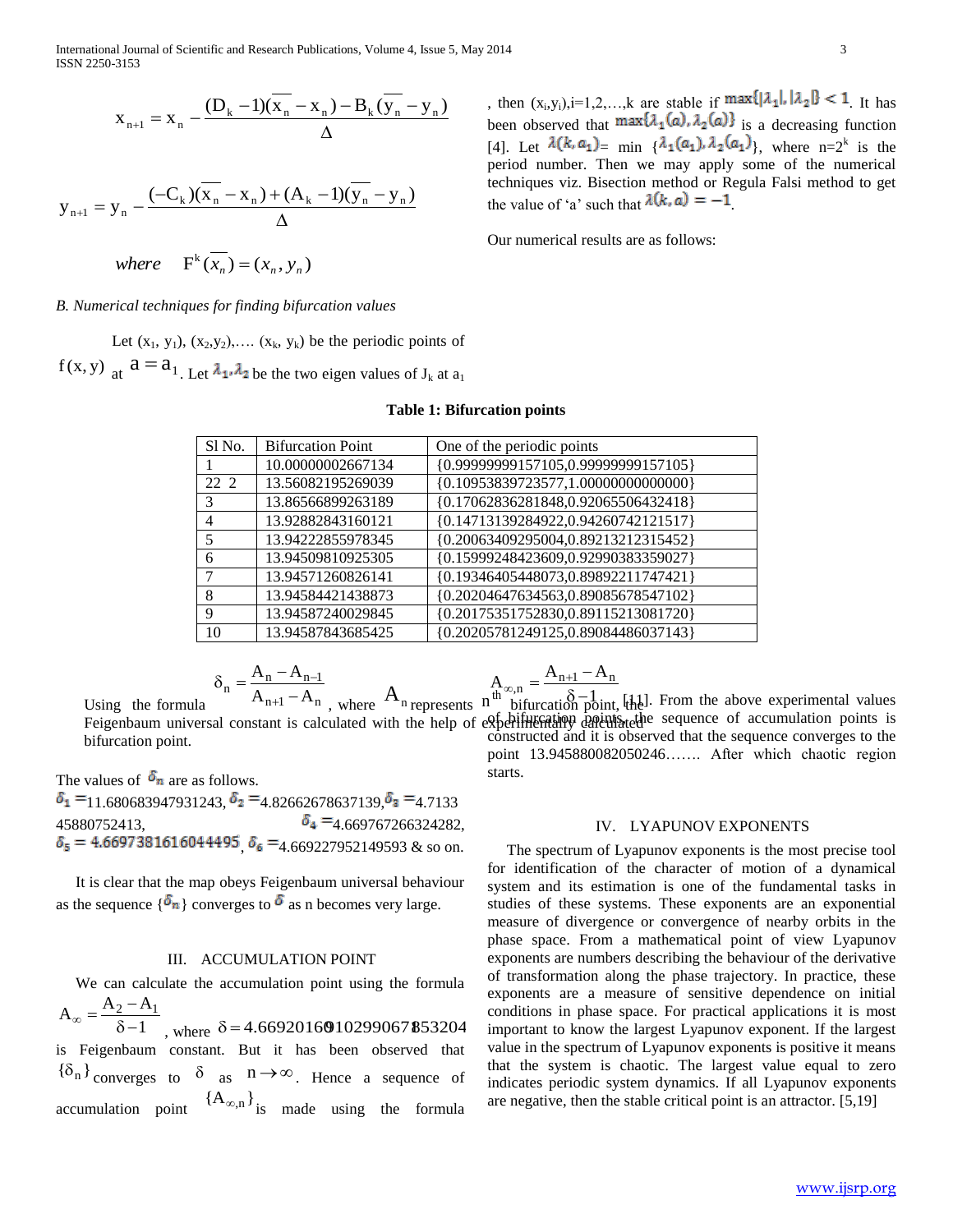Let us consider a two dimensional difference equation  $x_{n+1} = f(x_n, y_n), y_{n+1} = g(x_n, y_n)$  which is depending on a parameter a (say) with initial point  $(x_0, y_0)$ . Let the evolved iterated points be  $(x_1, y_1), (x_2, y_2)$ .... $(x_n, y_n)$  at the parameter  $a = a_0$ . Suppose that the trajectory moves to the fixed point  $(x^*, y^*)$ . Since the fixed point is stable and doesn't move under iteration so after finite iterations the trajectory comes very close to the fixed point. Let the Jacobian matrix  $J^*$  at the fixed point  $(x^*, y^*)$ of the two dimensional map is  $(x^*, y^*)$ \*  $y \int_{x^*} x^*$ g x g y f x f J  $\overline{\phantom{a}}$  $\overline{\phantom{a}}$  $\overline{\phantom{a}}$  $\overline{\phantom{a}}$ J  $\backslash$  $\mathsf{I}$  $\mathbf{I}$  $\mathbf{r}$  $\mathsf{I}$  $\setminus$ ſ  $\partial$  $\partial$  $\partial$  $\partial$  $\partial$  $\partial$  $\partial$  $\partial$  $=$ Let the eigenvalue of the  $J^*$  at the fixed

point  $(x^*, y^*)$ be  $\lambda_1, \lambda_2$ . Now for the nth iterated point  $(x_n, y_n)$  The Jacobian matrix  $\binom{J_n}{n}$ 

$$
\begin{pmatrix}\n\frac{\partial f}{\partial x} & \frac{\partial f}{\partial y} \\
\frac{\partial g}{\partial x} & \frac{\partial g}{\partial y}\n\end{pmatrix}_{(x_n, y_n)} = \begin{pmatrix}\n\frac{\partial f}{\partial x} & \frac{\partial f}{\partial y} \\
\frac{\partial g}{\partial x} & \frac{\partial g}{\partial y}\n\end{pmatrix}_{(x_{n-1}, y_{n-1})} \begin{pmatrix}\n\frac{\partial f}{\partial x} & \frac{\partial f}{\partial y} \\
\frac{\partial g}{\partial x} & \frac{\partial g}{\partial y}\n\end{pmatrix}_{(x_{n-2}, y_{n-2})} K K \begin{pmatrix}\n\frac{\partial f}{\partial x} & \frac{\partial f}{\partial y} \\
\frac{\partial g}{\partial x} & \frac{\partial g}{\partial y}\n\end{pmatrix}_{(x_0, y_0)}
$$

i.e.  $J_n = J_{n-1} \cdot J_{n-2} \cdot K J_0$ , as n is sufficiently large the Jacobian matrix will be of the form  $J = J^* . J^* . J^* K J_{n-1} . J_{n-2} . K J_0$ , where  $J^*$  is the Jacobian matrix at the fixed point  $(x^*, y^*)$ . So for large iterative value,  $J^*$  will gover n and we may neglect the finite number of  $J_n$ 

. Therefore for the large n, the eigen values of J are 
$$
\lambda_1^{n}, \lambda_2^{n}
$$

lyapunovexponent(λ) = 
$$
\frac{\log(eigen value)}{n}
$$

and then

Out of the two lyapunov exponents at every parameter the maximum will be considered which is crucial to detect the dynamic behaviour of the system.

#### **Table 2. Lyapunov exponent near the accumulation point:**

| Parameter Value | Lyapunov exponent |  |  |
|-----------------|-------------------|--|--|
| 13.94           | $-0.00459264$     |  |  |
| 13.945          | $-0.00233258$     |  |  |
| 13.94588        | $-0.000358386$    |  |  |
| 13.94588008     | $-0.000216403$    |  |  |
| 13.94588008205  | 0.0000228303      |  |  |

|  |  | Table: 3 Lyapunov Exponent at the bifurcation Points: |  |
|--|--|-------------------------------------------------------|--|
|  |  |                                                       |  |

| Parameter Value   | Lyapunov exponent         |
|-------------------|---------------------------|
| 10.00000002667134 | $-2.57559 \times 10^{-6}$ |
| 13.56082195269039 | $4.93845\times10^{-6}$    |
| 13.86566899263189 | $9.54063\times10^{-6}$    |
| 13.92882843160121 | $8.71575\times10^{-6}$    |
| 13.94222855978345 | $9.54063\times10^{-6}$    |
| 13.94509810925305 | $-0.0000230201$           |
| 13.94571260826141 | $-0.0000186148$           |
| 13.94584421438873 | $-0.0000367978$           |
| 13.94587240029845 | $-9.37354\times10^{-6}$   |
| 13.94587843685425 | $-2.2895\times10^{-6}$    |

 Below we have shown the graph of lyapunov exponent versus the parameter value beween 13.5 to 13.96. The graph also shows that almost after the value 13.94588008 of 'a' the remaining lyapunov exponents become positive, showing the beginning of chaotic region. The figure further supports the bifurcation points where the lyapunov exponent is almost zero. The values are also supported by the bifurcation diagram.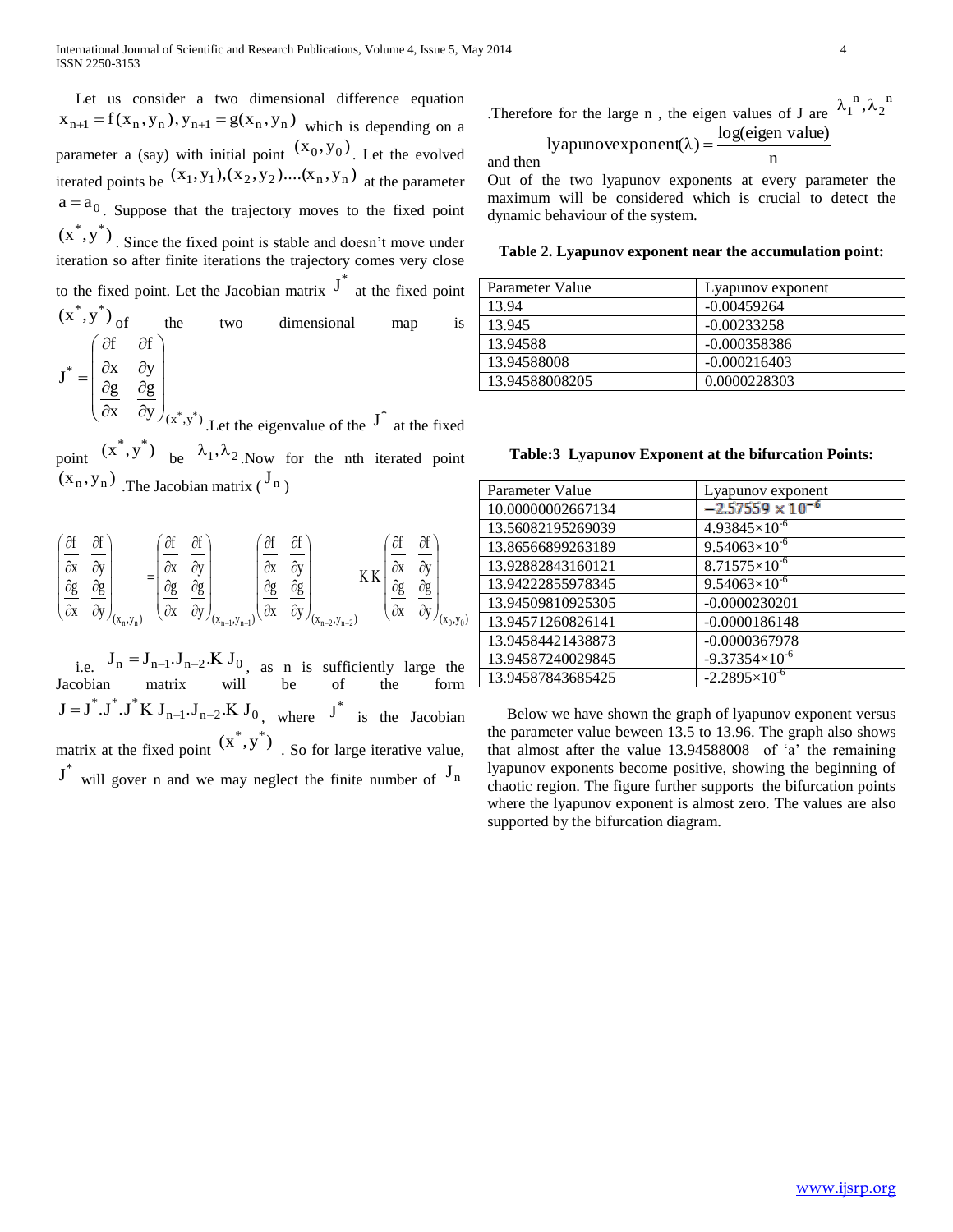

Figure 2: Graph of calculated Lyapunov exponents versus the parameter  $a$  for  $13.5 \le a \le 13.96$ 

# V. NUMERICAL METHODS FOR CALCULATING FRACTAL DIMENSIONS OF THE MAP

 Fractals arise from a variety of sources and have been observed in nature and on computer screens. One of the exceptional characteristics of fractals is that they can be described by a non integer dimension. The geometry of fractals and the mathematics of fractal dimension have provided useful tools for a variety of scientific disciplines, among which is chaos. Chaotic dynamical systems exhibit trajectories in their phase space that converge to a strange attractor. The fractal dimension of this attractor counts the effective number of degrees of freedom in the dynamical system and thus quantifies its complexity [22].

#### *A. Box-counting dimension*

 The box-counting dimension is motivated by the notion of determining space filling properties of a curve. In this approach, the curve is covered with a collection of area elements (square boxes), and the number of elements of a given size is counted to see how many of them are necessary to cover the curve completely. As the size of the area element approaches zero, the total area covered by the area elements will converge to the measure of the curve. This can be expressed mathematically as [8, 16]

$$
D_{\rm B} = \lim_{r \to 0} \frac{\log N(r)}{\log(\frac{1}{r})}
$$

where  $N(r)$  is the total number of boxes of size  $r$  required to cover the curve entirely. However in practice, the box-counting algorithm estimates fractal dimension of the curve by counting

the number of boxes required to cover the curve for several box sizes, and fitting a straight line to the log-log plot of *N*(*r*) versus *r*  . The slope of the least square best fit straight line is taken as an

estimate of the box-counting dimension  $D_B$  of the curve. This procedure is also called grid

method and involves two dimensional processing of the curve at multiple grid sizes, which is computationally highly time consuming.

#### *B. Information dimension*

 As with the box-counting dimension, the attractor is covered with hypercubes of side length.

 This time, however, instead of simply counting each cube which contains part of the attractor, we want to know how much of the attractor is contained within each cube. This measure seeks to account for differences in the distribution density of points covering the attractor, and is defined as [1, 8]

$$
D_{I} = \lim_{r \to 0} \frac{I(r)}{\log(\frac{1}{r})}
$$
, where is given by Shannon's entropy  

$$
I(r) = -\sum_{i=1}^{N} P_{i} \log(P_{i})
$$
where  $P_{i}$  is the probability of

formula, , where  $P_i$  is the probability of part of the attractor occurring within the *i*th hypercube of side length r .For the special case of an attractor with an even distribution of points, an identical probability. N  $P_i = \frac{1}{N!}$ is

associated with every box. Hence,  $I(r) = ln(N)$  Consequently,  $B_b = B_l$  Thus,  $D_b$  simply counts all hypercubes containing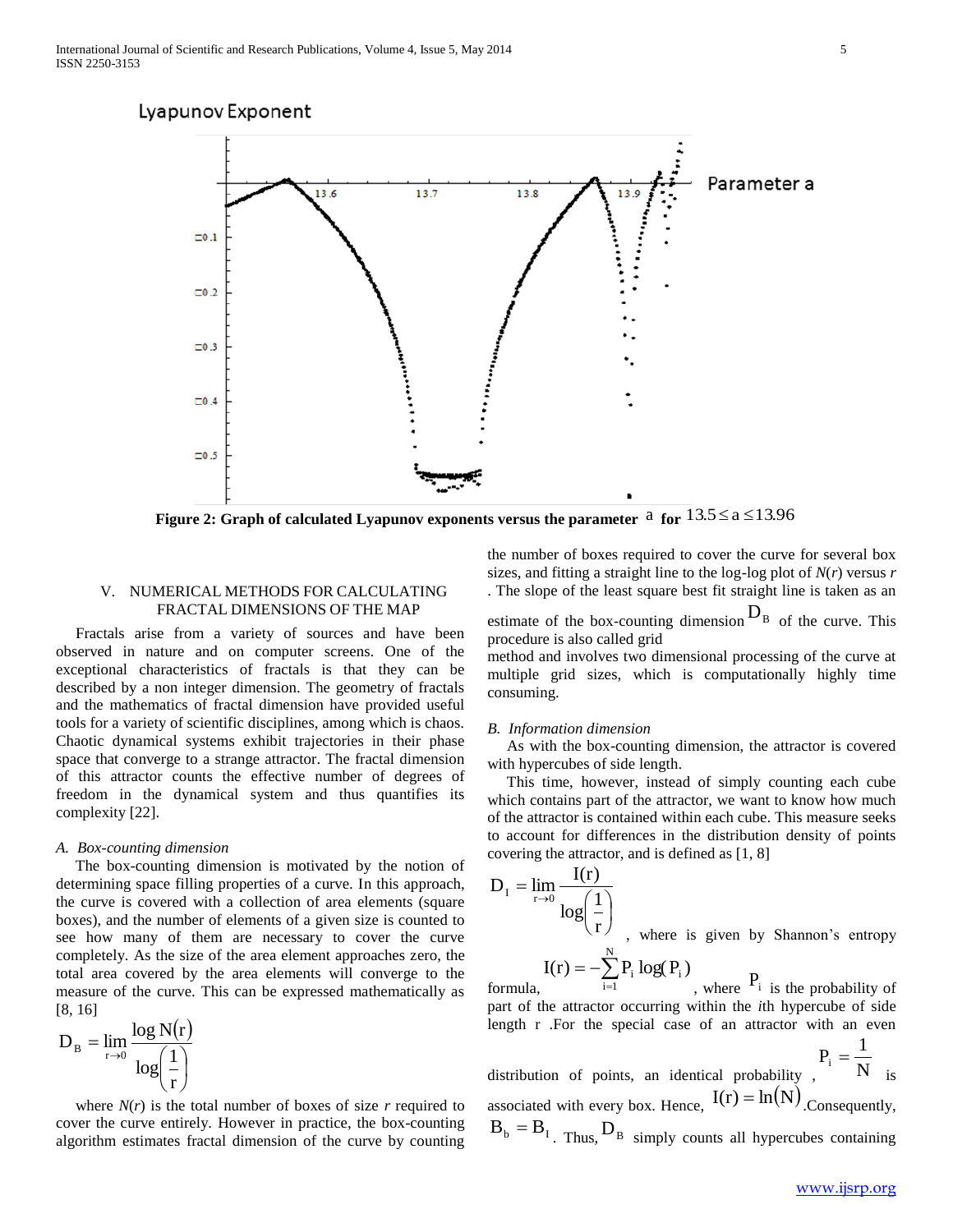parts of the attractor, whereas  $D_1$  asks how much of the attractor is within each hypercube and correspondingly weights its count.

# *C. Correlation dimension*

 Correlation dimension describes the measure of dimensionality of the space occupied by chaotic attractor of any system having presence of complexity.

 During numerical simulation, correlation dimension can be calculated using the distances between each pair of points in the

set of *N* number of points,  $S_{ij} = X_i - X_j \mid$ . To calculate the correlation dimension [8,17] the following steps must be followed :

For an orbit 
$$
O(X_1) = \{X_1, X_2, X_3, X_4\}
$$
 of a map

 $f: U \to U$ , where U is an open bounded set in  $P_n$  and for a given positive real number  $r$ , first we obtain the correlation integral,

$$
C(r) = \lim_{n \to \infty} \frac{1}{n(n-1)} \sum_{i \neq j}^{N} \Theta(r - || X_i - X_j ||)
$$

Where  $\Theta$  is the unit-step function, (Heaviside function). The summation indicates that the number of pairs of vectors closer to *r* for  $1 \le i, j \le n$  and  $i \ne j$ . The *C*(*r*) measures the density of a pair of distinct vectors  $X_i$  and  $X_j$  that are closer to r. Then, the correlation dimension  $D_c$  of  $O(X_1)$ is defined as  $log(r)$  $D_c = \lim_{r \to 0} \frac{\log C(r)}{\log(r)}$ 

Again, generalized correlation sum is given as follows:

$$
G_{q}(N,R) = \left[\frac{1}{N-1}\sum_{i=1}^{N}\left[\frac{1}{N-1}\sum_{j=1,\,j\neq i}^{N}H(R-\left\|X_{i}-X_{j}\right\|)\right]^{q-1}\right]^{\frac{1}{q-1}}
$$
\n........(3)

$$
\text{Where } \mathbf{H}(\mathbf{R} - \|\mathbf{X_i} - \mathbf{X_j}\|) \text{ means if } \|\mathbf{X_i} - \mathbf{X_j}\|_{< R, \text{ then }} \mathbf{H}(\mathbf{R} - \|\mathbf{X_i} - \mathbf{X_j}\|) = 1 \text{ and}
$$

$$
\inf_{\text{if}} \|\mathbf{X}_{\mathbf{i}} - \mathbf{X}_{\mathbf{j}}\|_{\geq R, \text{ then }} \mathbf{H}(\mathbf{R} - \|\mathbf{X}_{\mathbf{i}} - \mathbf{X}_{\mathbf{j}}\|)_{=0}.
$$

lim

Further,  $\mathbf{N} \to \infty$  G<sub>q</sub> (N,R) = G<sub>q</sub> (R), and

$$
\lim_{D_q =}\frac{\lim_{\mathbf{R}\to 0} \log \mathbf{G}_q(\mathbf{R})}{\log \mathbf{R}}
$$
........(4)

Thus, if  $G_q$  (N, R) is known, the value of  $G_q(R)$  can be found easily. And hence  $D_q$  can be obtained for a particular value of q. For this purpose, calculate  $G<sub>0</sub>(30000,r)$  for different values of q and consider that as  $G_q(r)$ . However it will be justified due to the

To obtain  $D_c$ , log  $C(r)$  is plotted against log *r* and then we find a straight line fitted to this curve. The y intercept of this straight line provides the value of the correlation dimension  $\mathbf{D}_c$ 

# **D. GENERALISED CORRELATION DIMENSION**

 Dissipative dynamical systems which exhibit chaotic behaviour often have an attractor in phase space which is strange. Strange attractors are typically characterized by fractal dimensionality. For this purpose, different kind of dimensions for the strange attractor of the map (1) have been studied.

 At the onset of chaos, i.e. at the accumulation point, the dimension of the attractor is measured. For that, information dimension and box counting dimension are studied as well.

 The help of generalized correlation sum is taken, to calculate these dimensions. First of all let discuss generalized dimension **[7, 10, 20]**, i.e. Reni's dimension. It is defined as follows:

$$
\lim_{D_q = R \to 0} \frac{1}{q-1} \frac{\log \sum_{i=1}^{N(R)} P_i^q}{\log R}
$$
........(2)

.

Where  $P_i$  is the probability and is defined as  $P_i = N_i / N$  and R is the side length.

If  $q = 0$ , it gives the box counting dimension. For  $q=1$ , it gives information dimension and for  $q=2$  it gives correlation dimension.

convergence nature of  $G<sub>0</sub>(N,R)$  as N becomes large. We consider the range of R as  $10^{-7}$  to  $10^{-1}$  and get the value of log G<sub>q</sub>(R). Then plot (log R, log  $G_q(R)$ ) out of which scaling region is selected. In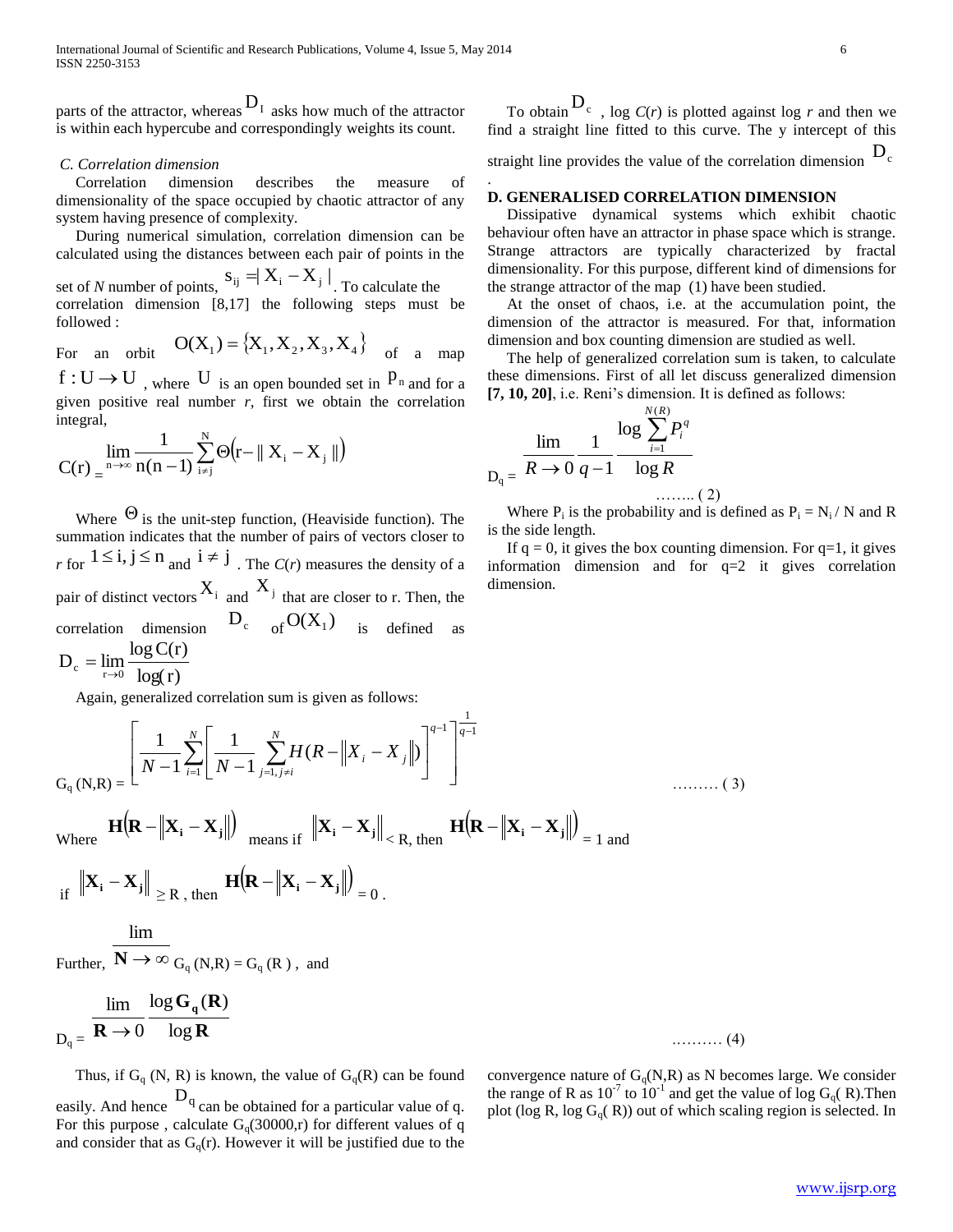the scaling region we fit a straight line whose slope will give the dimension.

To apply (3) we use the Euclidean norm i.e. if  $X_1=(x_1,y_1)$  and  $X_2=(x_2,y_2)$  then

$$
||X_1 - X_2|| = \sqrt{(x_1 - x_2)^2 + (y_1 - y_2)^2}
$$

#### *1) Correlation dimension*

 $G_q(R)=G_q(30000,R)$  is calculated. The part of the plotted points (log R, log G<sub>q</sub>( R)) which follows equation (4) is taken. The slope of the fitted straight line in that scaling region is  $D_q$ . Calculated value of (log R, log  $G_q(R)$ ) in the scaling region are as follows:



 The slope of the above points when fitted with a straight line by least square method is 0.50684 with a mean deviation of 0.0629964. The data is obtained from 30000 iterated points at the parameter13.945880082050246**.**

*2) Information dimension*

 If we take q very near to one i.e. q tends to 1 then that gives the information dimension. At  $q=1.00000000001$  at the parameter 13.945880082050246with 30000 iterations.

Calculated value of (log R, log  $G_q(R)$ ) in the scaling region are as follows:

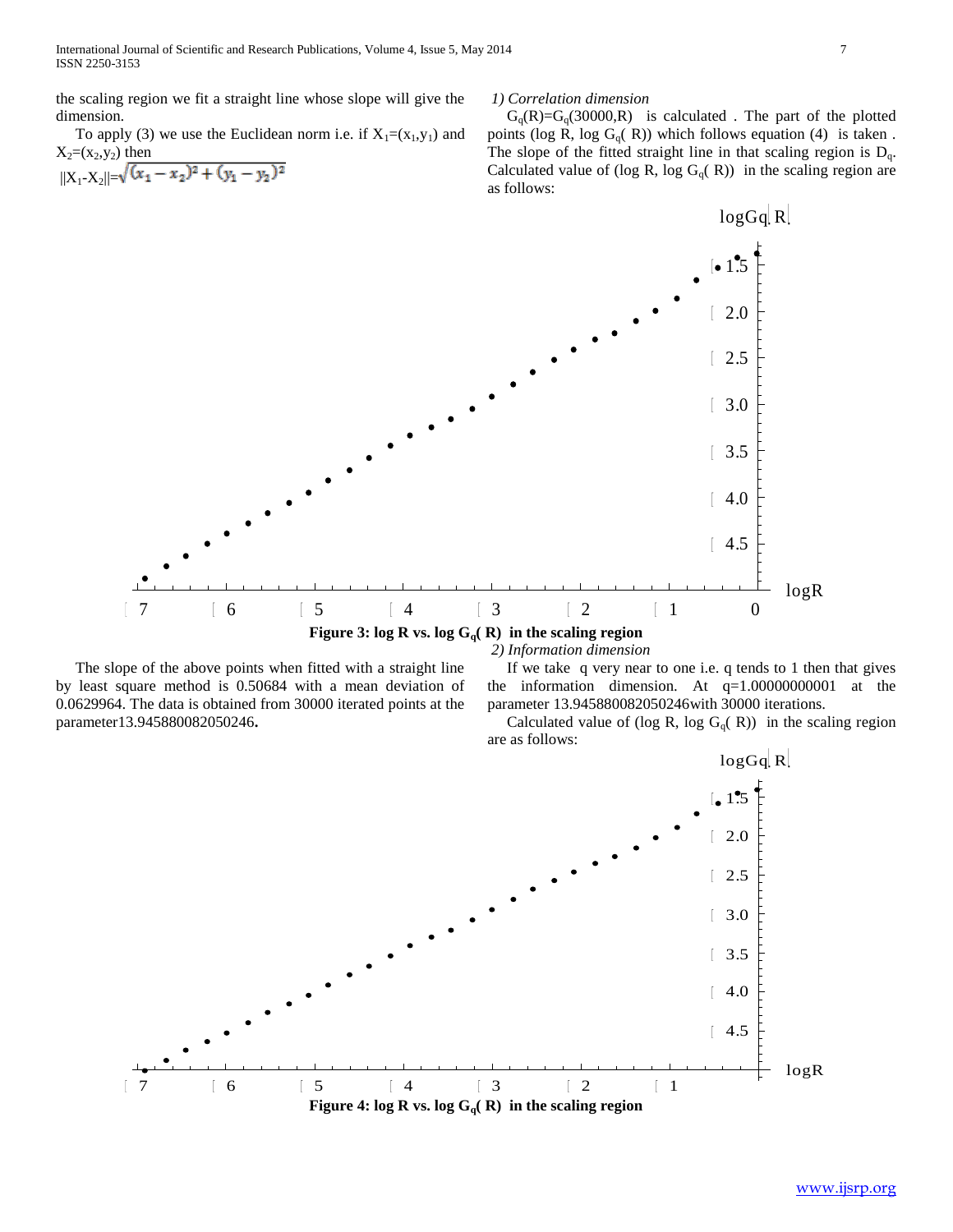The slope of the above points when fitted with a straight line by least square method is 0.523461with a mean deviation of 0.0573148.

#### *3) Box counting dimension*

For  $q = 0$  it gives the box counting dimension. We have done the calculation at the parameter 13.945880082050246with 30000 iterations. Calculated value of (log R, log  $G_q(R)$ ) in the scaling region are as follows:

 $logGa$ <sub>R</sub>

# $\mathcal{D}$ 3 L 4 logR 7 6 5 4 3 2 1 **Figure 5:** log **R** vs. log  $G_q(R)$  in the scaling region

 The slope of the above points when fitted with a straight line by least square method is 0.548454with a mean deviation of 0.130303.

#### VI. CONCLUSION

 The numerical techniques used in this paper to calculate Lyapunov exponent and other fractal dimensions may be used to calculate the same in higher dimensional models.

#### ACKNOWLEDGEMENT

 I am grateful to Dr. Hemanta Kr. Sarmah , Professor of the Department of Mathematics, Gauhati University, Assam: India, for valuable suggestions for the improvement of this research paper.

#### **REFERENCES**

- [1] Addison P.S., Fractal and Chaos: An Illustrated Course, Institute of Physics Publishing Bristol and Philadelphia, 1997.
- [2] Basar T "Systems & Control: Foundations & Applications ",University of Illinois at Urbana-Champaign.
- [3] DeveneyR.L. " An introduction to chaotic dynamical systems ", Addison-Wiseley Publishing Company,Inc.

DuttaT.K. , Bhattacharjee D, "Analytical existence of chaos in genaralised logistic map", International Journal of Advance in Mathematical Science,Vol 10,No:3-4,pp.201-211.

- [4] DuttaT.K. ,Bhattacharjee D, "Dynamical Behaviour of two dimensional non-linear map", International Journal of Modern Engineering Research,Vol-2,No-6,pp-4302-4306.
- [5] Dutta T.K., Jain A.K , Bhattacharjee D.," Lyapunov exponent and dimensions of the attractor for two dimensional neural model" Journal of Global Research in Mathematical Archives, Vol.1 , No.7, July 2013.
- [6] Feigenbaum .J M,"Quantitative Universality For Nonlinear Transformations" Journal of Statistical Physics, Vol. 19, No. 1,1978.
- [7] Falconer K.J., "Fractal Geometry:Mathematical Foundations and Applications",John Wiley publication.
- [8] Farmer J.D., Ott E., "The dimension of chaotic attractors", Physica 7D (1983) 153-180.
- [9] Gottlieb H P W, " Properties of Some Generalised Logistic Maps with Fractional Exponents" , Complexity International, vol 2,1995 .
- [10] Grassberger P, "Generalized dimension of strange attractor,Physics Letters", 97A,No 6,227-230 (1983).
- [11] Hilborn R. C "Chaos and Nonlinear Dynamics",second edition, Oxford University Press.
- [12] May.M.R, "Simple mathematical models with very complicated dynamics" Nature Vol. 261 June 10 1976
- [13] Michel A.N, Hou L, Liu D , "Stability of Dynamical SystemContinuous,Discontinuous and Discrete system", Birkhauser .
- [14] O.E. Lanford III, "A Computer-Assisted Proof of the Feigenbaum Conjectures," Bull.Am.Math.Soc. 6, 427-34 (1982).
- [15] Pessoa R W S, Borges E.P., "Generalising the logistic map through the qproduct", Journal of Physics: Conference Series, vol 285 , no 1.
- [16] Raghavendra B. S., and Dutt D. N.," Computing Fractal Dimension of Signals using Multiresolution Box-counting Method" International Journal of Information and Mathematical Sciences 6:1 2010.
- [17] Saha L.M ., Prasad S., Erjaee G.H., "Interesting dynamic behavior in some discrete maps" Iranian Journal of Science & Technology, 2012, A3 (special issue-Mathematics): 383-389.
- [18] Sarmah H.K., Paul.R, " Period doubling route to chaos in a two parameter invertible map with constan jacobian", IJRRAS 3(1), April 2010.
- [19] Stefanski A. , Kapitaniak T. "Estimation of the dominant Lyapunov exponent of non-smooth systems on the basis of maps synchronization" Chaos, Solitons and Fractals 15 (2003) 233–244
- [20] Stutzer M. J., "Chaotic dynamics and bifurcation in a macro model", Journal of Economic Dynamics and Control, 2, pp. 353-376,1980.
- [21] Tu P. N. V., Dynamical Systems, Berlin: Springer-Verlag. 4, 1992 .
- [22] Theiler James, "Estimating Fractal Dimension",J.Opt.Sc.Am.A.,7 No 6,1055-1073(1990) .